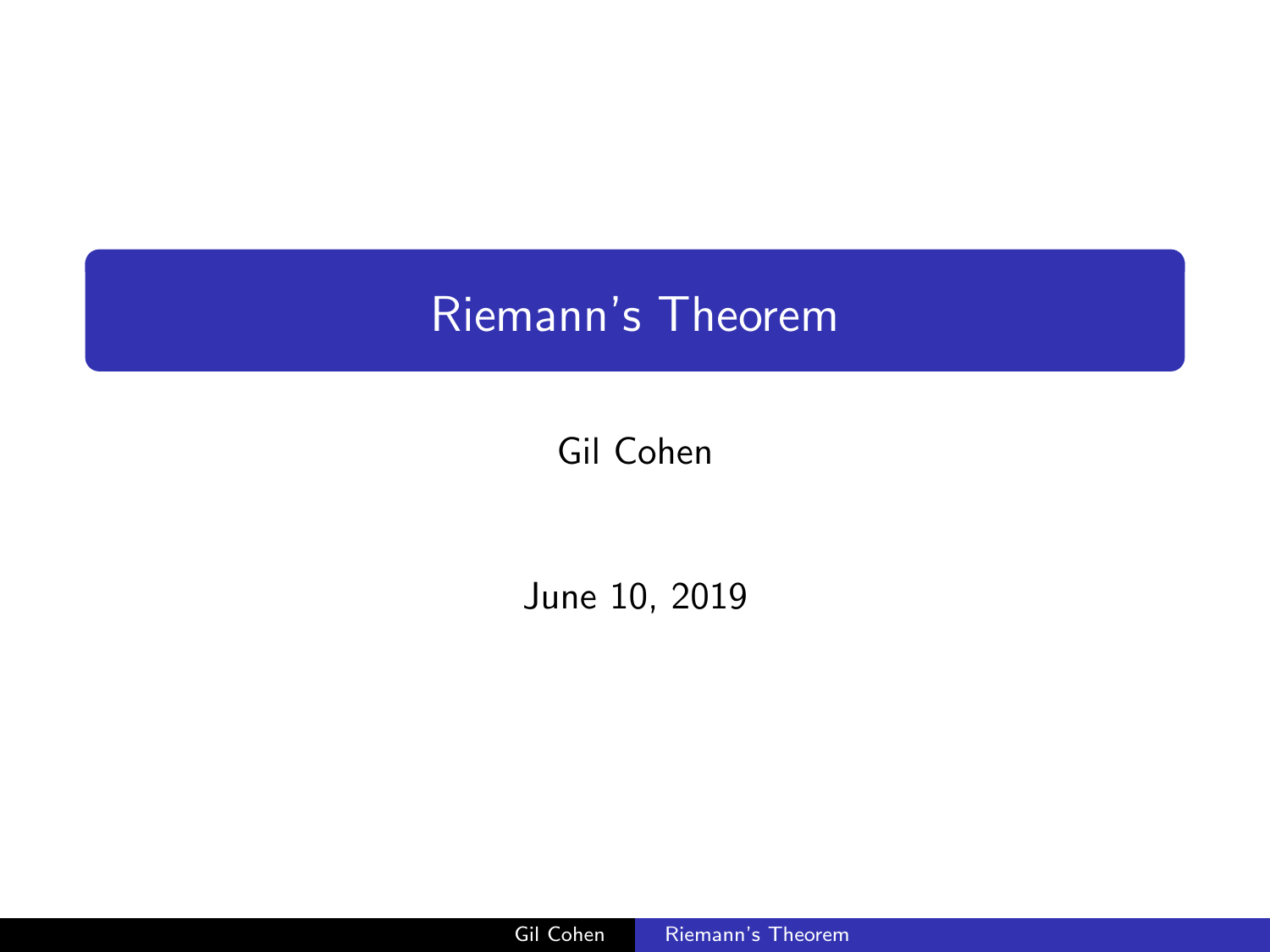#### **Discussion**

Let  $X/K$  be a nonsingular complete curve with function field  $K(X)/K$ . Let  $P_1, \ldots, P_s$  be a set of points on X. We will be interested in questions such as

- Is it possible to find a nonconstant function  $\alpha \in K(X)$  that has no poles outside this set? Yes.
- Given  $a \in \mathbb{N}$  is there a function  $\alpha \in K(X)$  that has pole order precisely a at P ( $v_P(\alpha) = -a$ ) and no other poles? True for a "large enough" a.
- How many zeros and poles a given function  $\alpha \in K(X) \setminus K$ has? Same number -  $[K(X):K(\alpha)]!$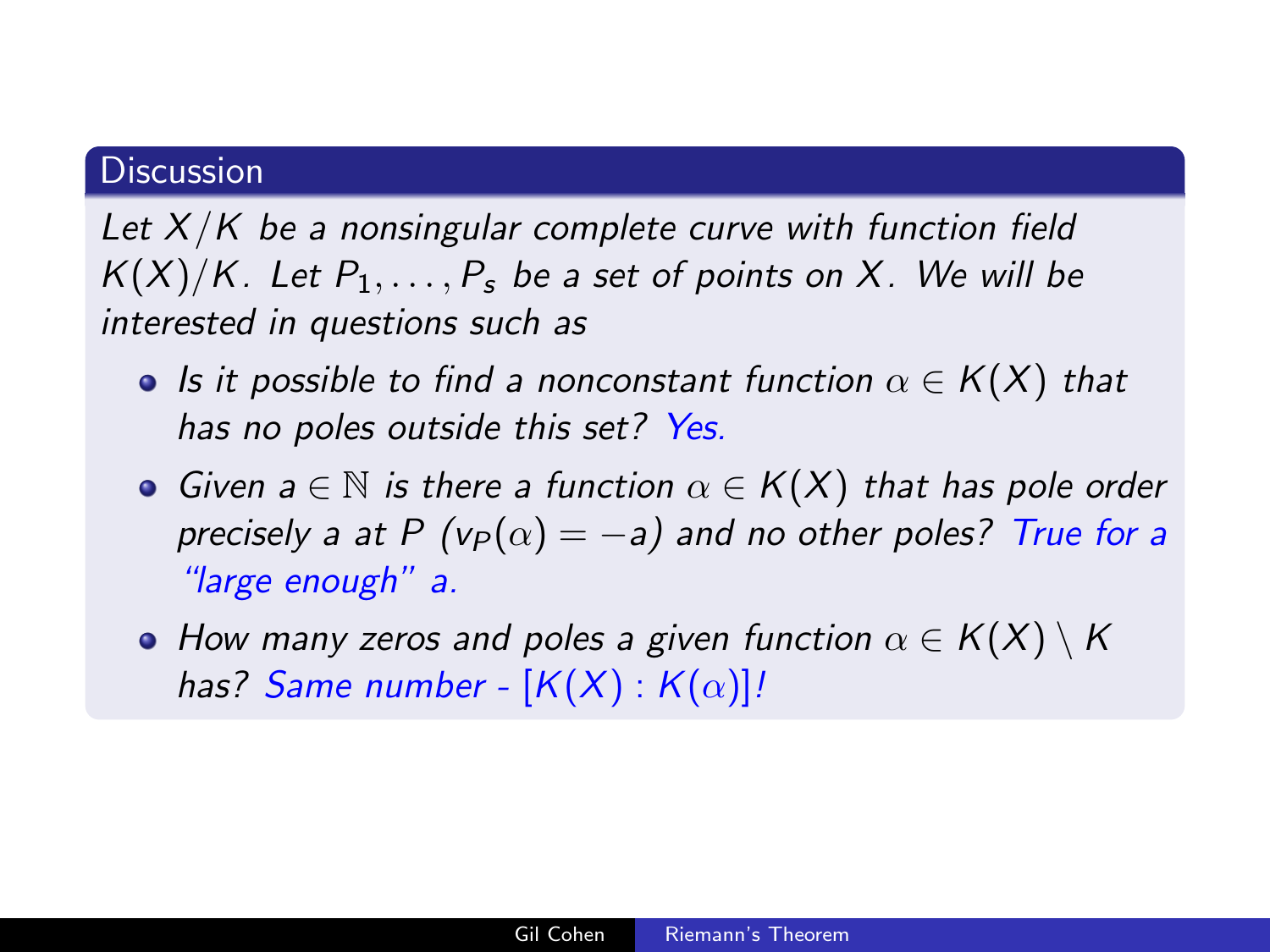### Example

Let  $K$  be algebraically closed. Let  $\mathbb{P}^1/K$  be the projective line with field of functions  $K(x)$ . Recall that we can identify  $\mathbb{P}^1$  with  $K \cup \{\infty\}$  in such a way that  $K[x]$  is the ring of functions defined everywhere on K.

Let  $\alpha_1, \ldots, \alpha_s \in K$  and  $a_{\infty}, a_1, \ldots, a_s \in \mathbb{N}$ . Take any  $\beta \notin \{\alpha_1,\ldots,\alpha_s\}$  and set  $b = \mathsf{a}_\infty + \mathsf{a}_1 + \cdots + \mathsf{a}_s.$  Then the function

$$
\frac{(x-\beta)^b}{(x-\alpha_1)^{a_1}\cdots(x-\alpha_s)^{a_s}}\in K(x)
$$

has

- pole order  $a_{\infty}$  at  $\infty$ .
- pole order  $a_i$  at  $\alpha_i$  for  $i = 1, \ldots, s$ .
- no other poles.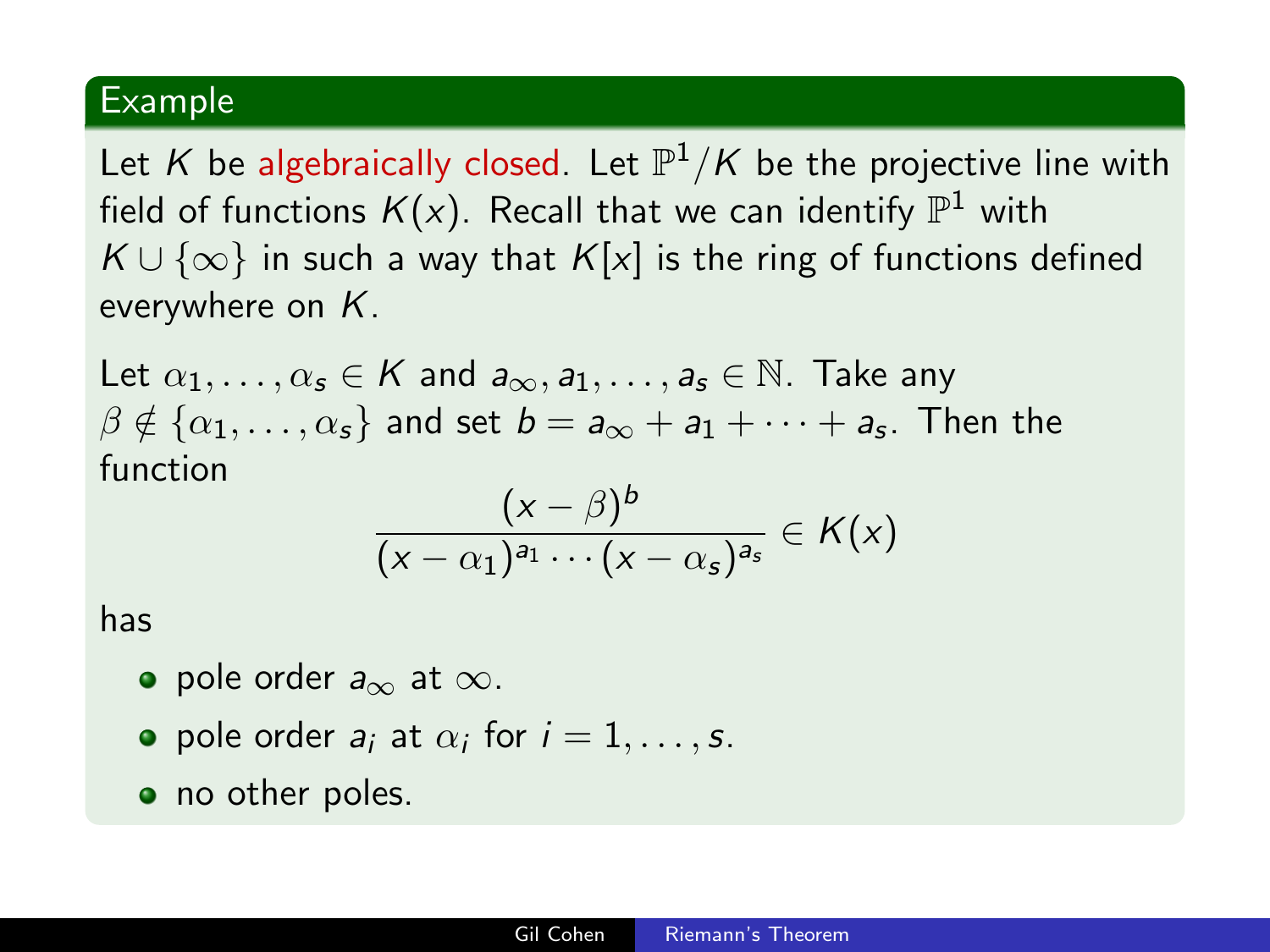The following proposition that we will prove in the next course asserts that every nonzero function in L has a finite number of poles and zeros.

## **Proposition**

Let  $L/K$  be a function field. Then, for every  $\alpha \in L^{\times}$ 

 $|\{v \in \mathcal{V}(L/K) \mid v(\alpha) \neq 0\}| < \infty$ .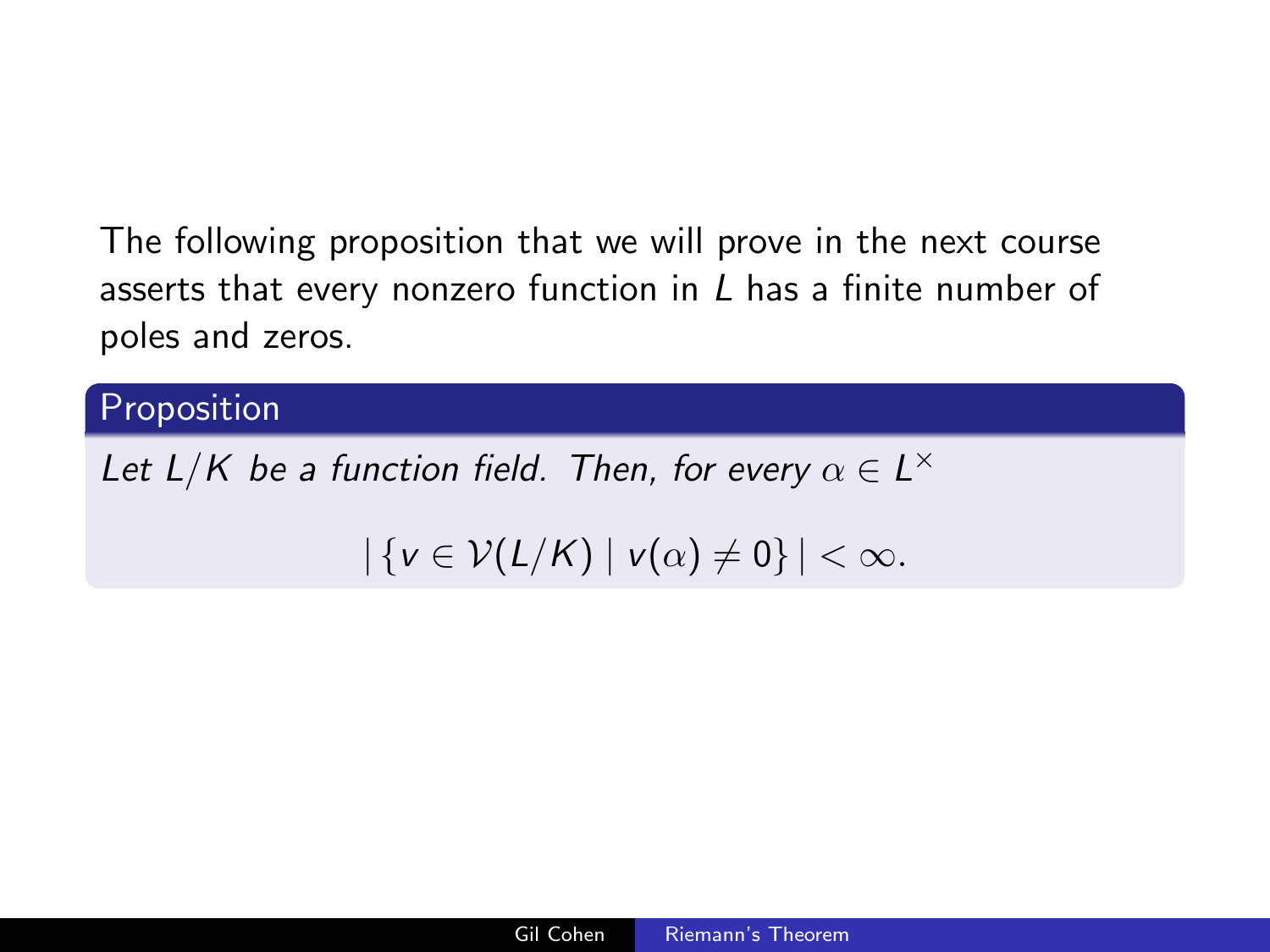Let  $X/K$  be a nonsingular complete curve with function field  $L/K$ . The group of divisors of  $L/K$  is the free abelian group generated by  $\{x_v \mid v \in \mathcal{V}(L/K)\}\)$ . That is,

$$
\text{Div}(L/K) = \bigoplus_{v \in \mathcal{V}(L/K)} \mathbb{Z} x_v.
$$

Identifying  $V(L/K)$  with X as usual, we can write  $Div(L/K)$  as

$$
\text{Div}(X) = \bigoplus_{P \in X} \mathbb{Z}P.
$$

An element  $D\in\mathsf{Div}(X)$  is called a divisor of L.  $D=\sum_P a_P P$ where  $a_P = 0$  except for finitely many  $P \in X$ .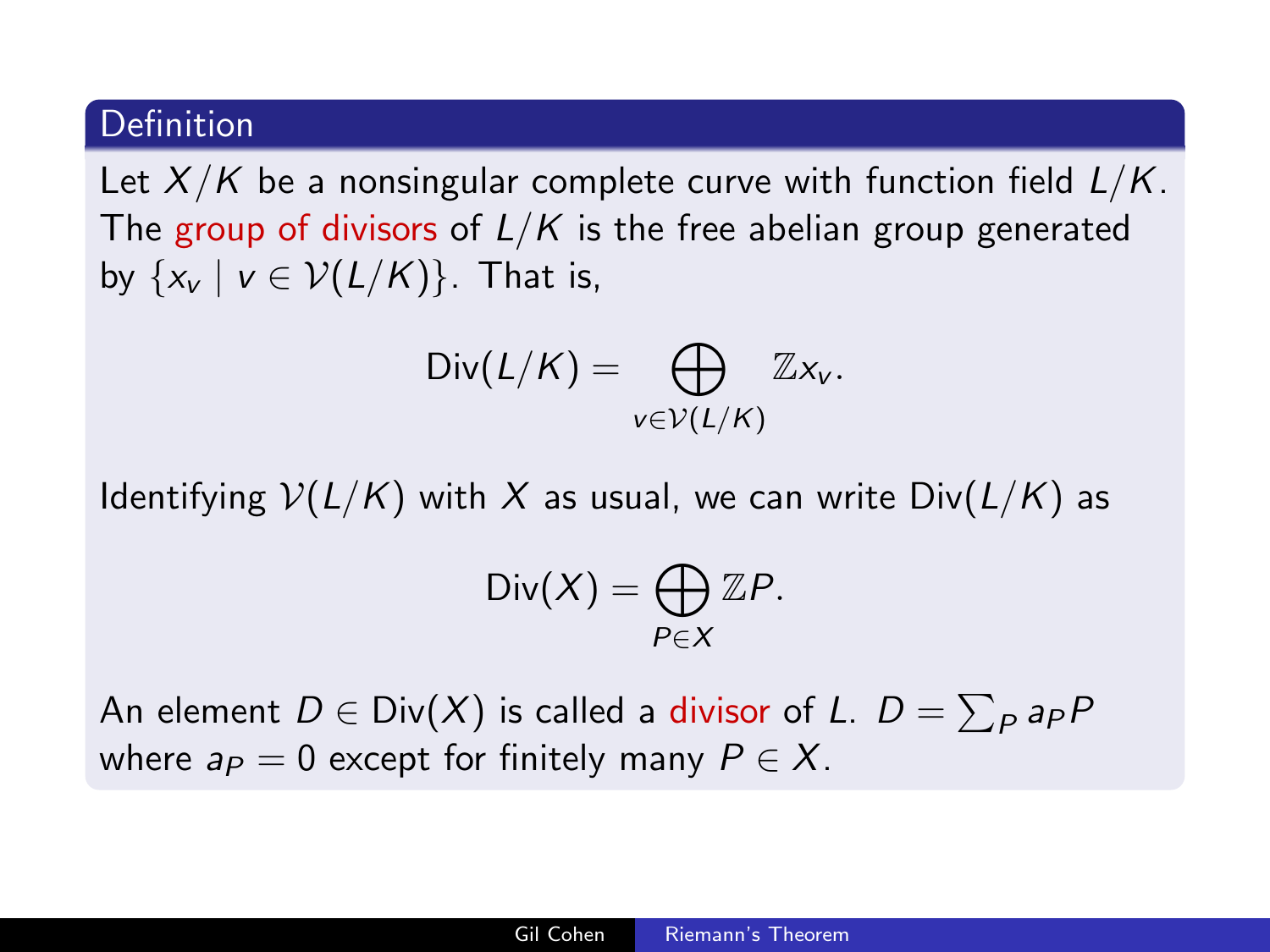An element in  $L$  (namely, a function) is naturally mapped to a divisor. Given  $\alpha \in L$  we define the divisor

$$
(\alpha)=\sum_{P\in X}v_P(\alpha)P.
$$

The previous proposition guarantees that  $(\alpha)$  is well-defined.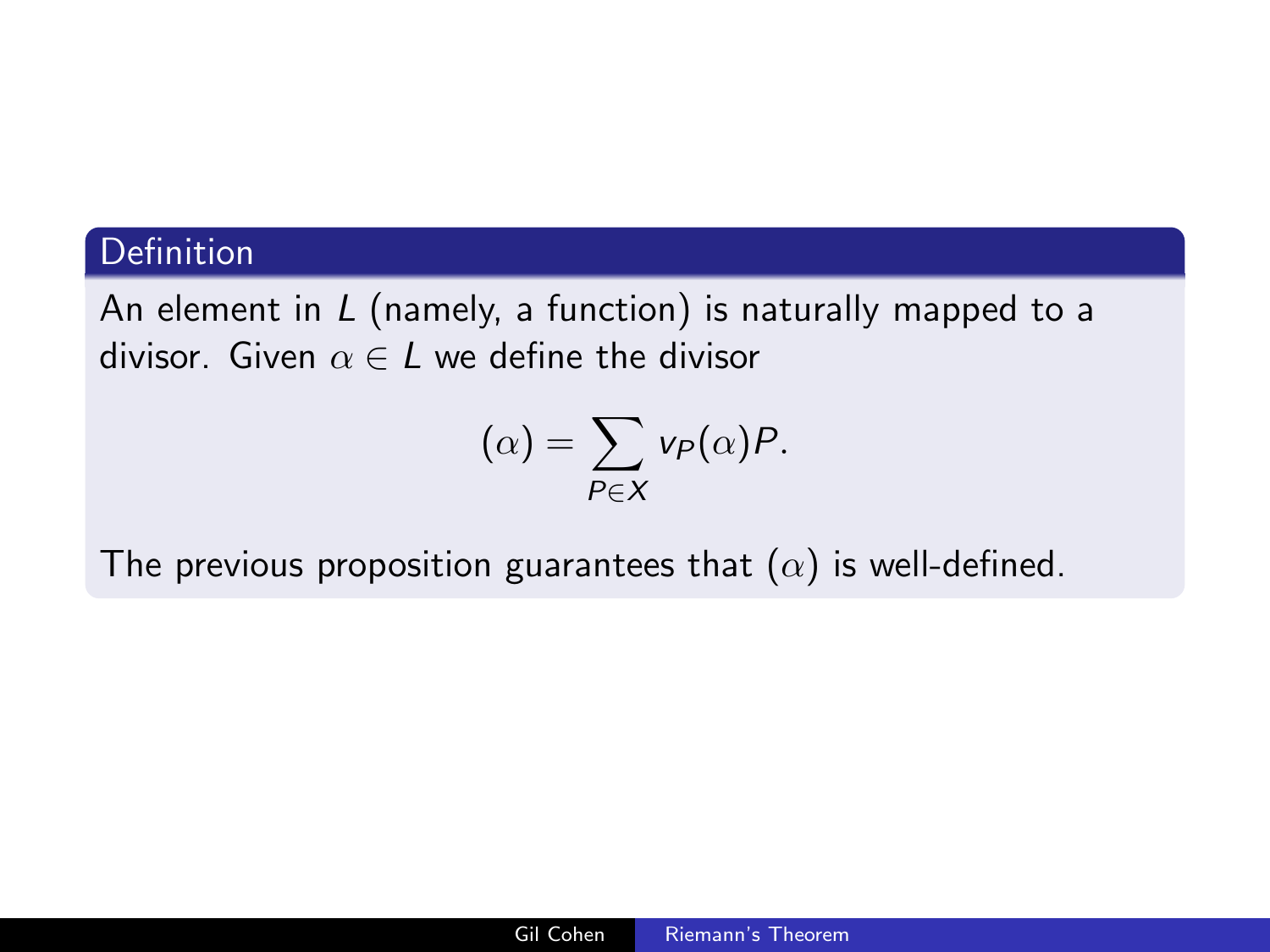Let  $X/K$  be a nonsingular complete curve. Let  $P \in X$  and v the corresponding valuation. Let  $K_v = \mathcal{O}_v/\mathcal{M}_v$  be the residue class field. Recall that  $K \hookrightarrow K_{\nu}$ . We define

$$
\deg(P)=[K_v:K].
$$

When deg(P) = 1 we say that P is a rational point of X.

We will prove the following claim in the next course.

#### Claim

 $deg(P)$  is always finite. In particular, if K is algebraically closed then all points on X are rational.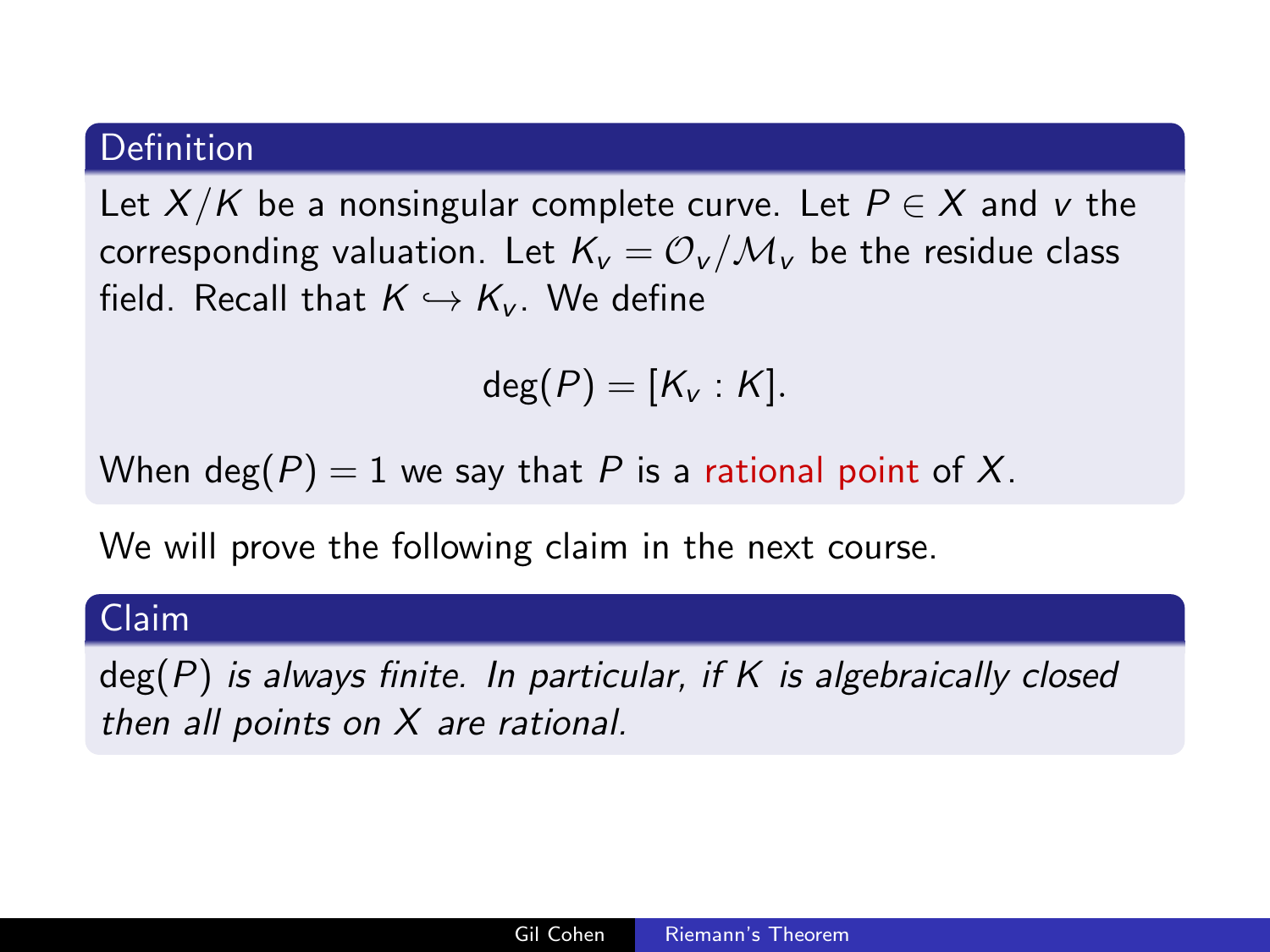Let  $X/K$  be a nonsingular complete curve. Let  $D=\sum_Pa_P P\in \mathsf{Div}(X).$  We define

$$
\deg(D)=\sum_{P}a_{P}\deg(P).
$$

#### Theorem

Let  $X/K$  be a nonsingular complete curve. Then,  $\forall \alpha \in K(X)^{\times}$ ,

$$
\deg((\alpha)) = \sum_{P} v_P(\alpha) \deg(P) = 0.
$$

Moreover,

$$
\sum_{P} \max(0, v_P(\alpha)) \deg(P) = [L : K(\alpha)].
$$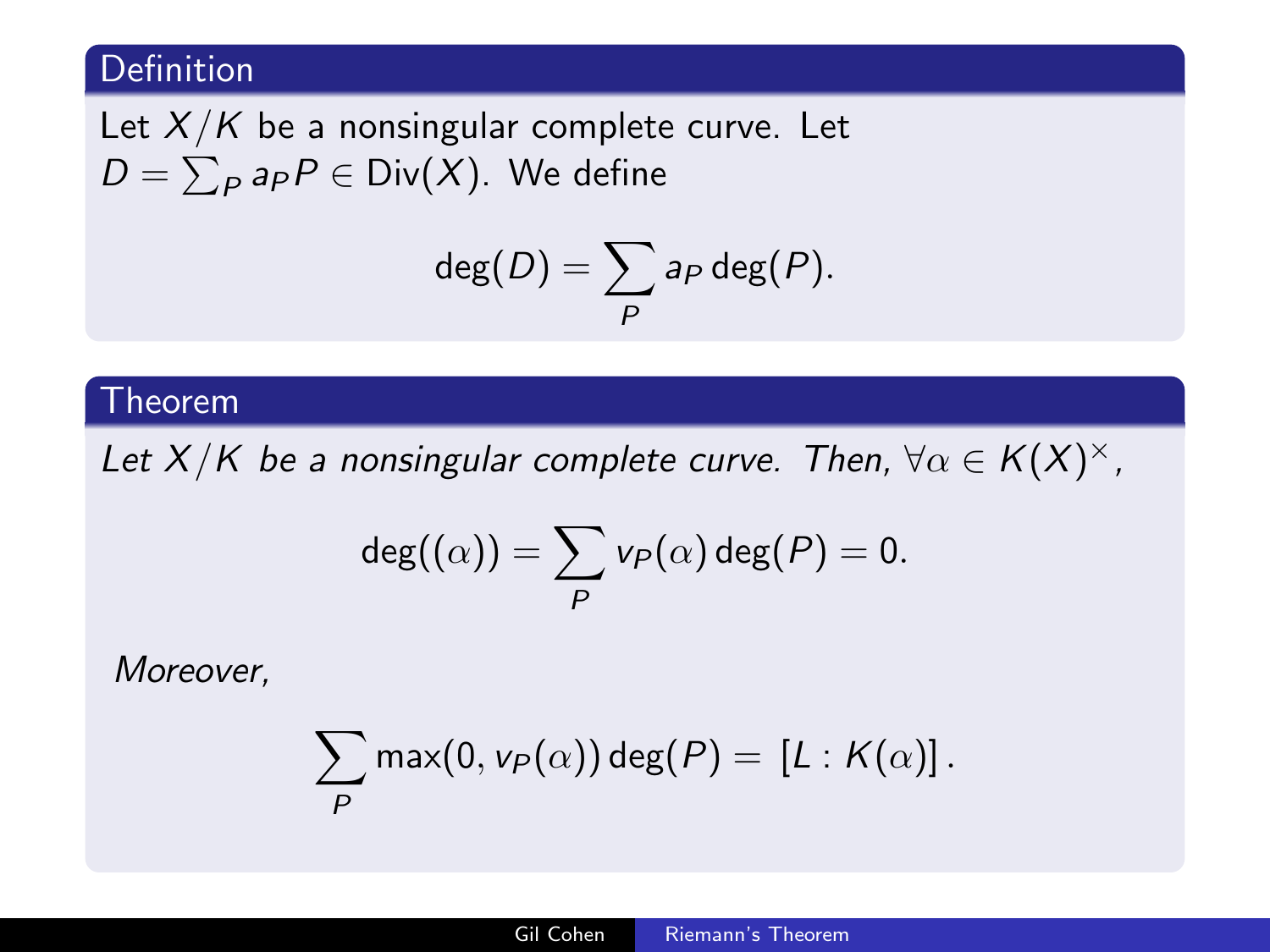#### **Discussion**

The above theorem proves that every function has the same number of zeros and poles. Moreover, this number is the degree of the extension  $L/K(\alpha)$ .

Proving this theorem requires a fair amount of work and, in particular, makes use of the fundamental equality which we'll prove in the next course when we will discuss factorization in ring extensions.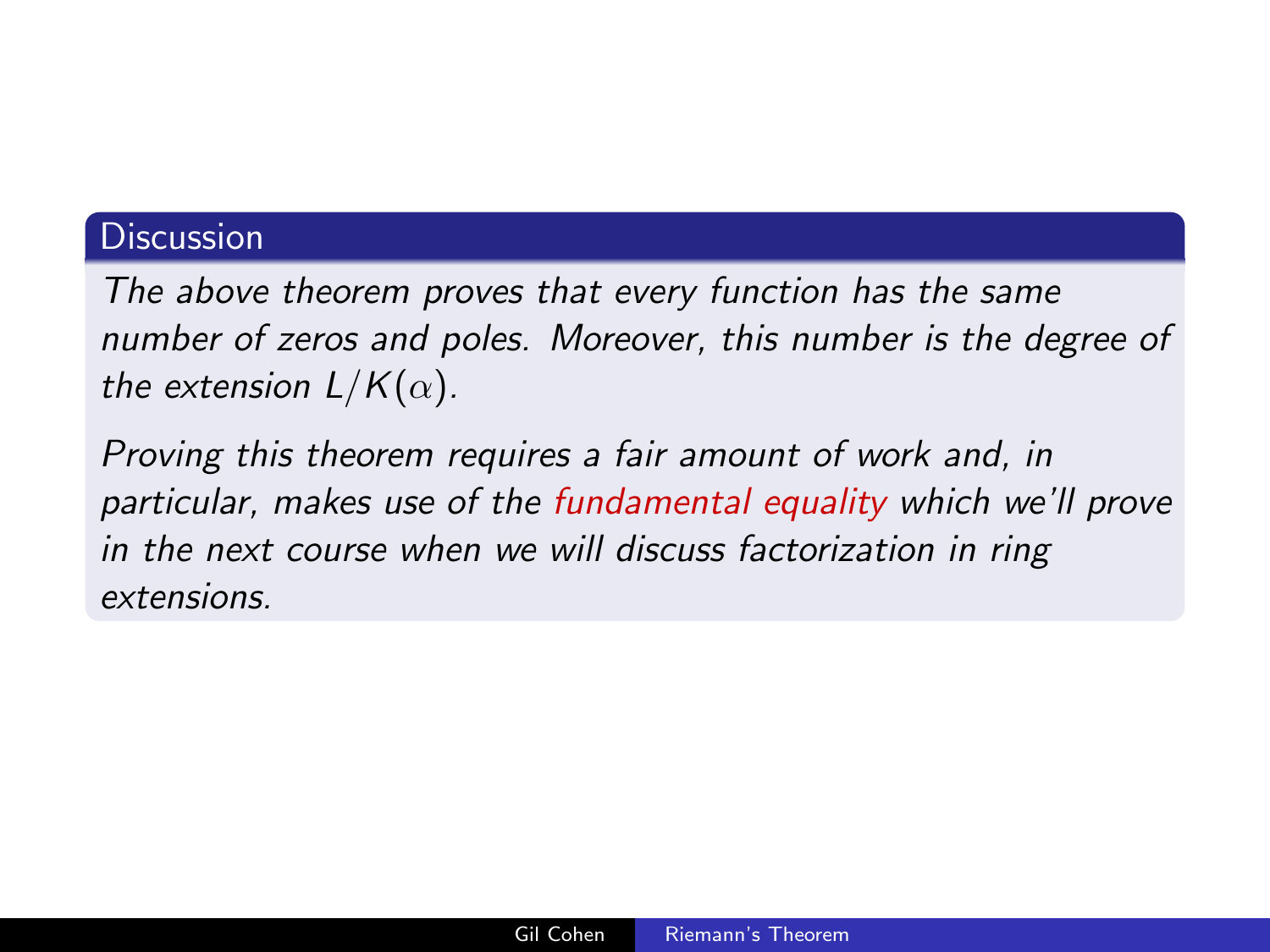- We denote the zero divisor ( $a_P = 0$  for all  $P \in X$ ) by 0.
- $\bullet$  A divisor  $D=\sum_Pa_PP$  is called positive if  $a_P\geq 0$  for all  $P \in X$ .

### Definition

We put a partial ordering  $\geq$  on Div(X) in the natural way:  $D' \ge D \iff D' - D$  is a positive divisor (namely,  $D' - D \ge 0$ ).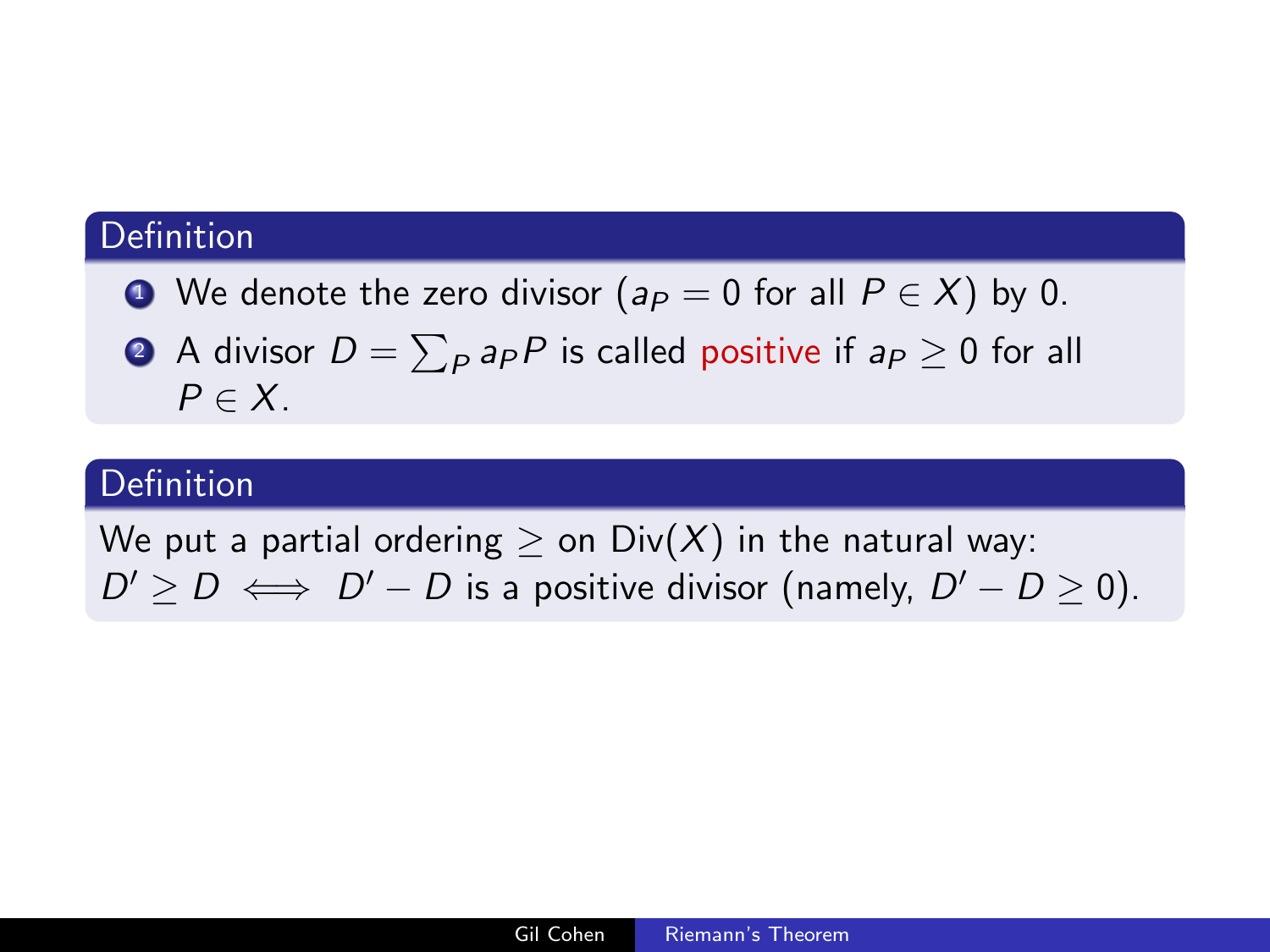## Definition (Riemann-Roch spaces)

Let  $L/K$  be a function field. For  $D \in Div(L/K)$  define the Riemann-Roch space of D by

$$
\mathcal{L}(D) = \left\{ \alpha \in L^{\times} \mid (\alpha) + D \geq 0 \right\} \cup \{0\}.
$$

#### Example

If P,  $Q \in X$  and  $D = 3P - 2Q$  then  $\alpha \in \mathcal{L}(D)$  if and only if

- $v_P(\alpha) \ge -3$ . Read  $\alpha$  is allowed to have at most "3 poles" at P.
- $\bullet$   $\alpha$  must not have poles anywhere other than P.
- $v_{\Omega}(\alpha) \geq 2$ . Read  $\alpha$  must have at least "2 zeros" at Q.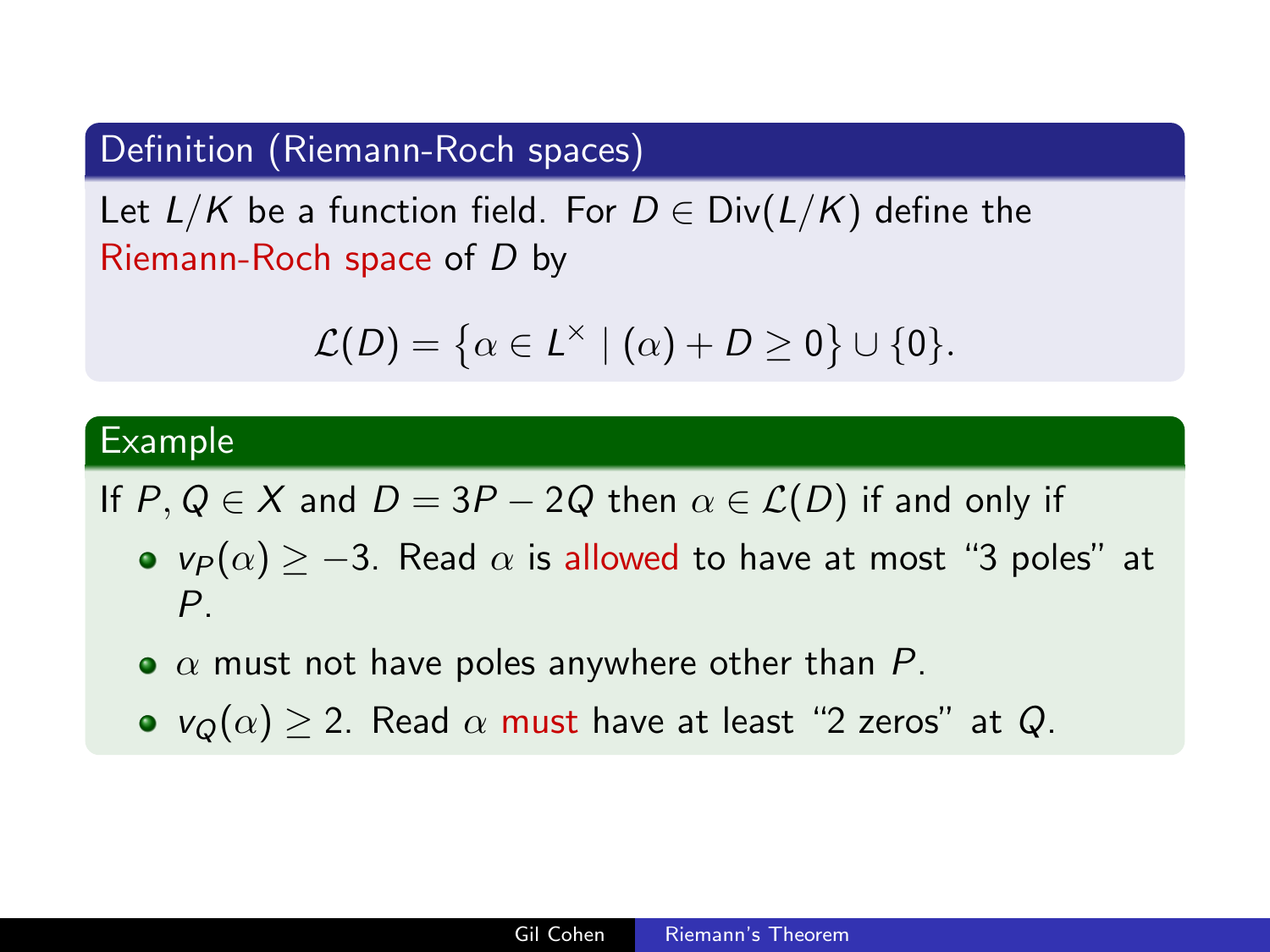#### Claim

Take  $L = K(x)$ . Then,

 $\mathcal{L}(rP_\infty)$ 

is precisely the set of all polynomials in  $x$  with degree at most  $r$ .

#### Proof.

By definition 
$$
\alpha = \frac{f}{g} \in \mathcal{L}(rP_{\infty})
$$
 if and only if

$$
\bullet \ \mathsf{v}_{\infty}(\alpha) \geq -r.
$$

 $\bullet$   $\alpha$  has no other pole.

The second item implies that  $g = 1$ . Otherwise,  $\alpha$  would have a pole at a "point" which corresponds to an irreducible component of  $g \implies \alpha = f$ . Since  $v_{\infty}(\alpha) = -\deg(f)$  the first item implies that deg( $f$ )  $\leq r$ .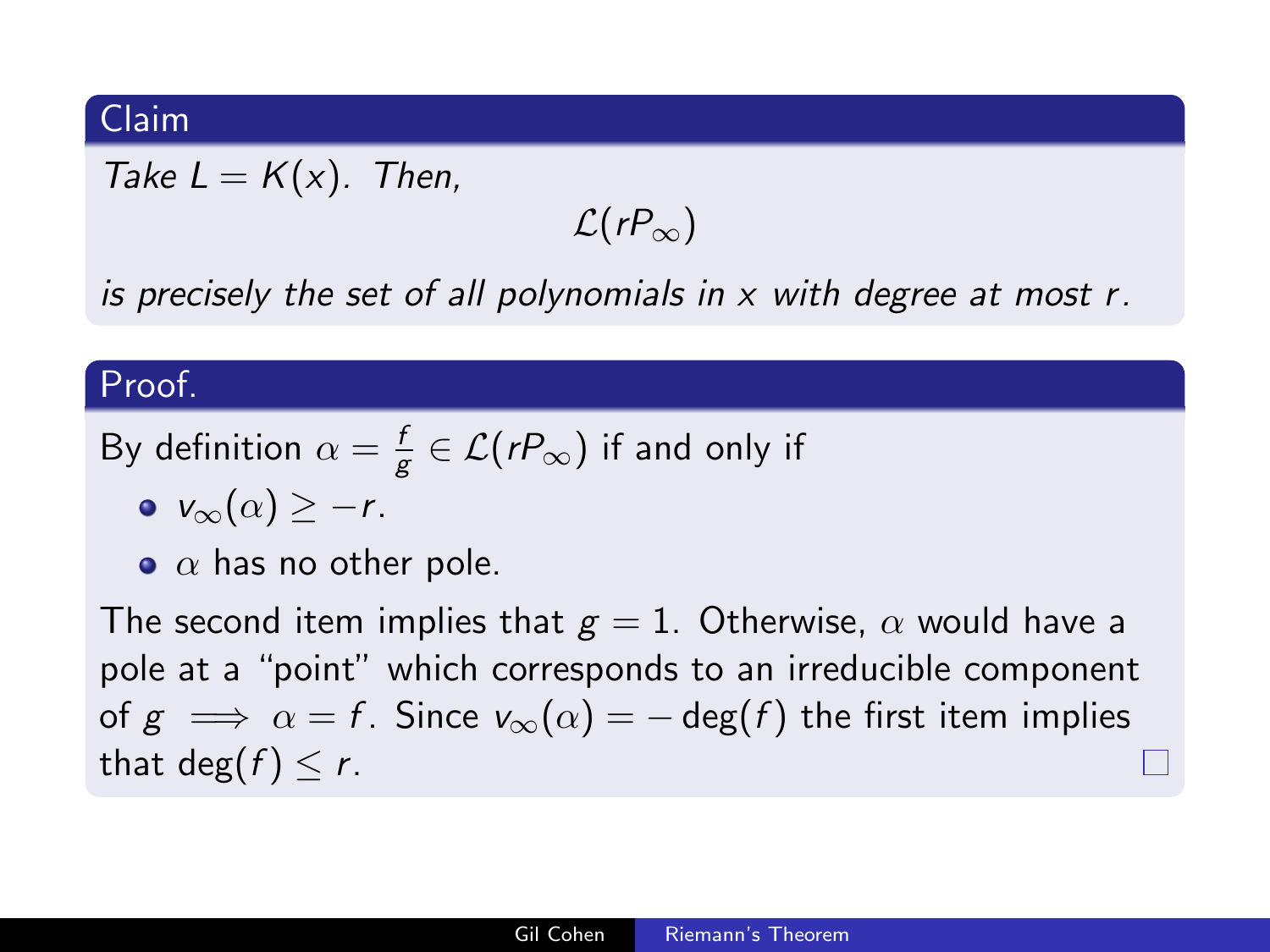### Claim

$$
\mathcal{L}(0)=K.
$$

### Proof.

 $\alpha \in \mathcal{L}(0) \iff \alpha$  has no poles. The proof then follows since  $\mathcal{O}_X(X) = K$ .

## Claim

 $L(D)$  is a K-vector space.

#### Proof.

Readily follows from the fact that for every  $P \in X$ 

$$
v_P(\alpha+\beta) \geq \min(v_P(\alpha), v_P(\beta))
$$

and since  $v_P(K^{\times})=0$ .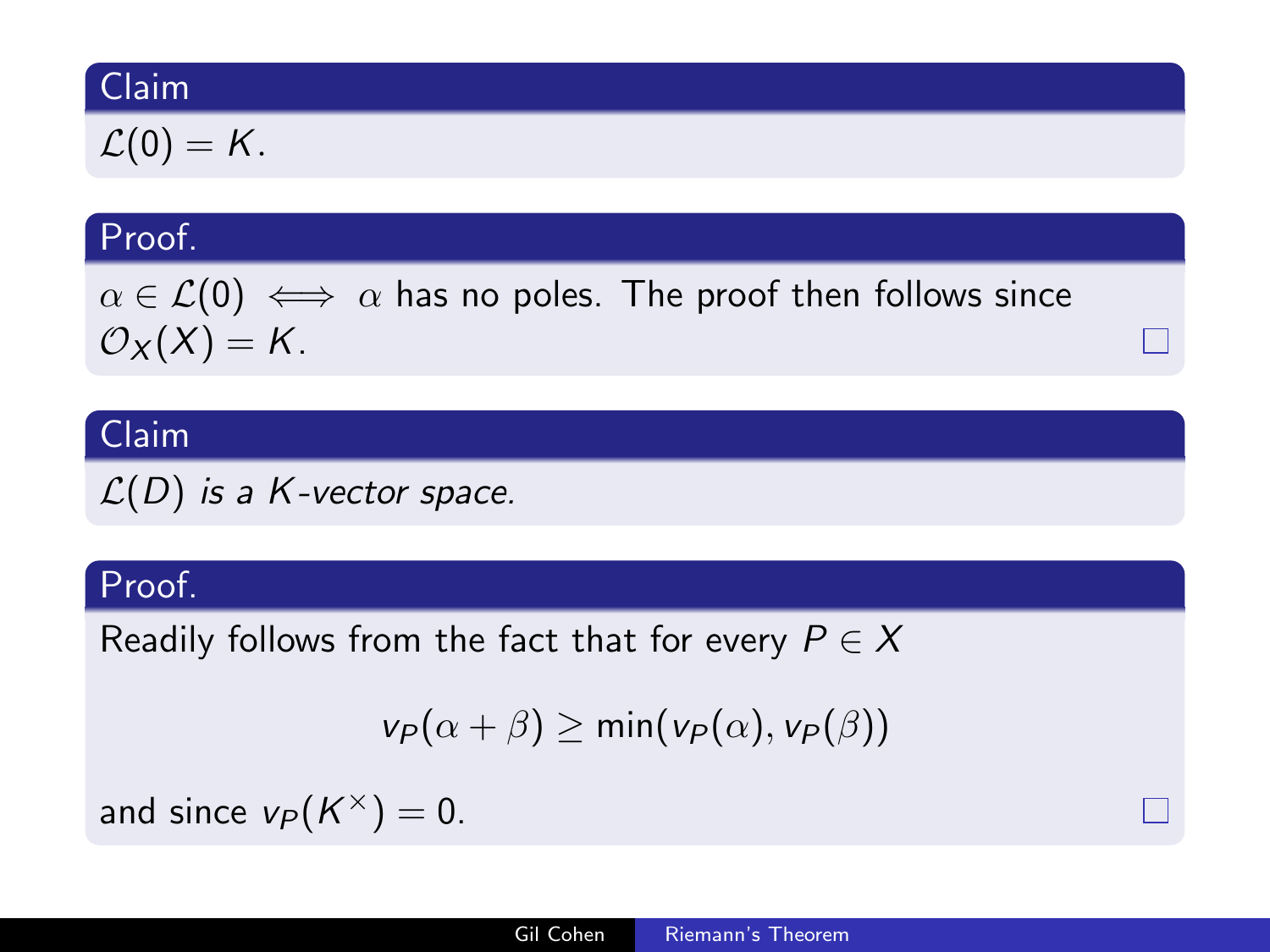We denote 
$$
\ell(D) = \dim_K(\mathcal{L}(D))
$$
.

## Claim

$$
\deg(D)<0\quad\implies\quad\ell(D)=0
$$

## Proof.

Let  $0 \neq \alpha \in \mathcal{L}(D)$ . Then  $(\alpha) + D \geq 0$ . Thus

 $deg((\alpha) + D) \geq 0.$ 

But

$$
\mathsf{deg}((\alpha)+D)=\mathsf{deg}((\alpha))+\mathsf{deg}(D)=\mathsf{deg}(D).
$$

To conclude, we showed that  $\ell(D) > 0 \implies \deg(D) \ge 0$ .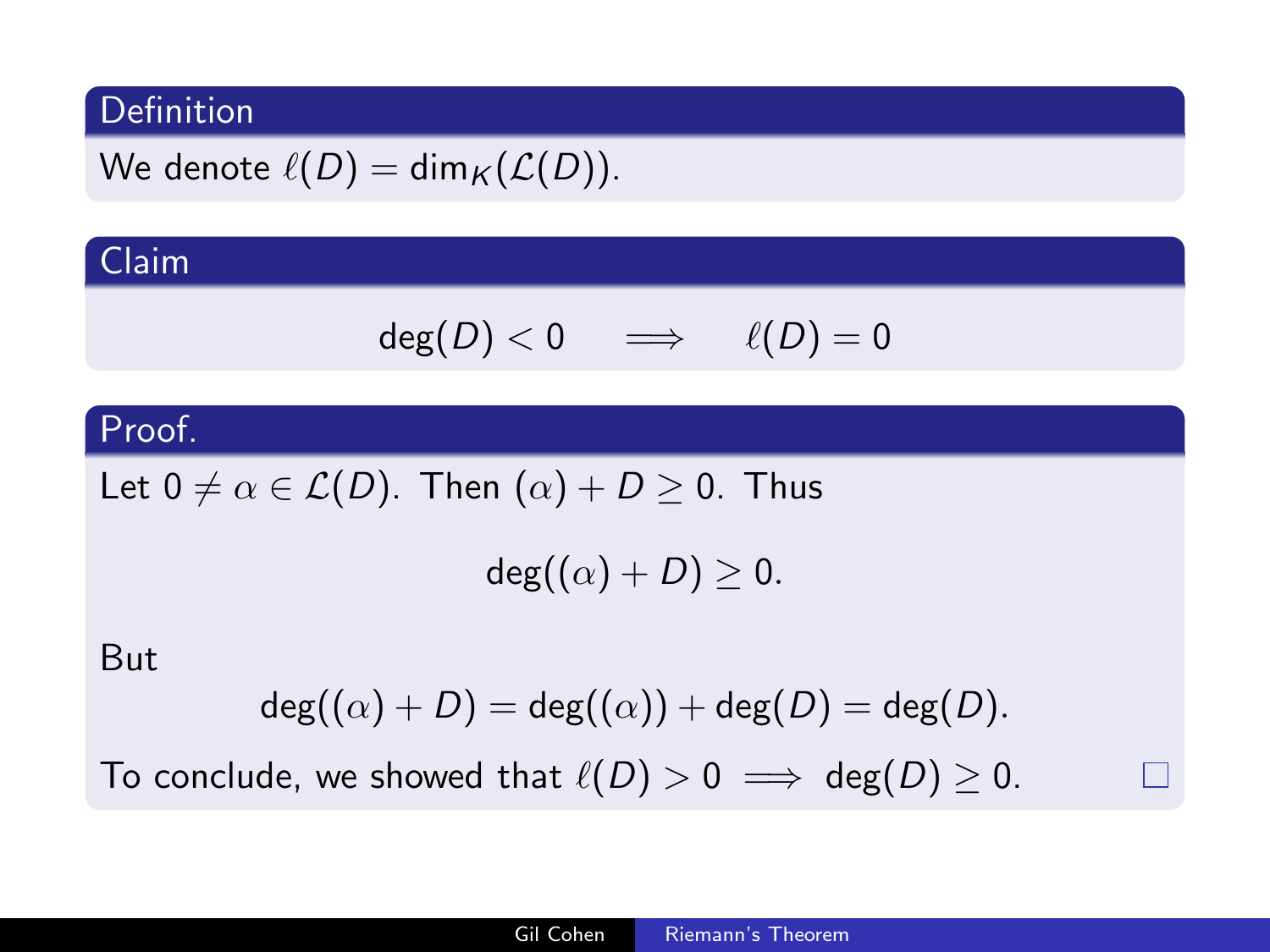## Proposition

For every divisor  $D > 0$ 

 $\ell(D) \leq$  deg $(D) + 1$ .

### Remark

For simplicity, we will prove the proposition for an algebraically closed field. This is mostly for ease of notation. The assumption will be used as follows: if v is a valuation and  $K_v = \mathcal{O}_v/\mathcal{M}_v$  is the corresponding residue field then, as we saw,  $K_v = K$ .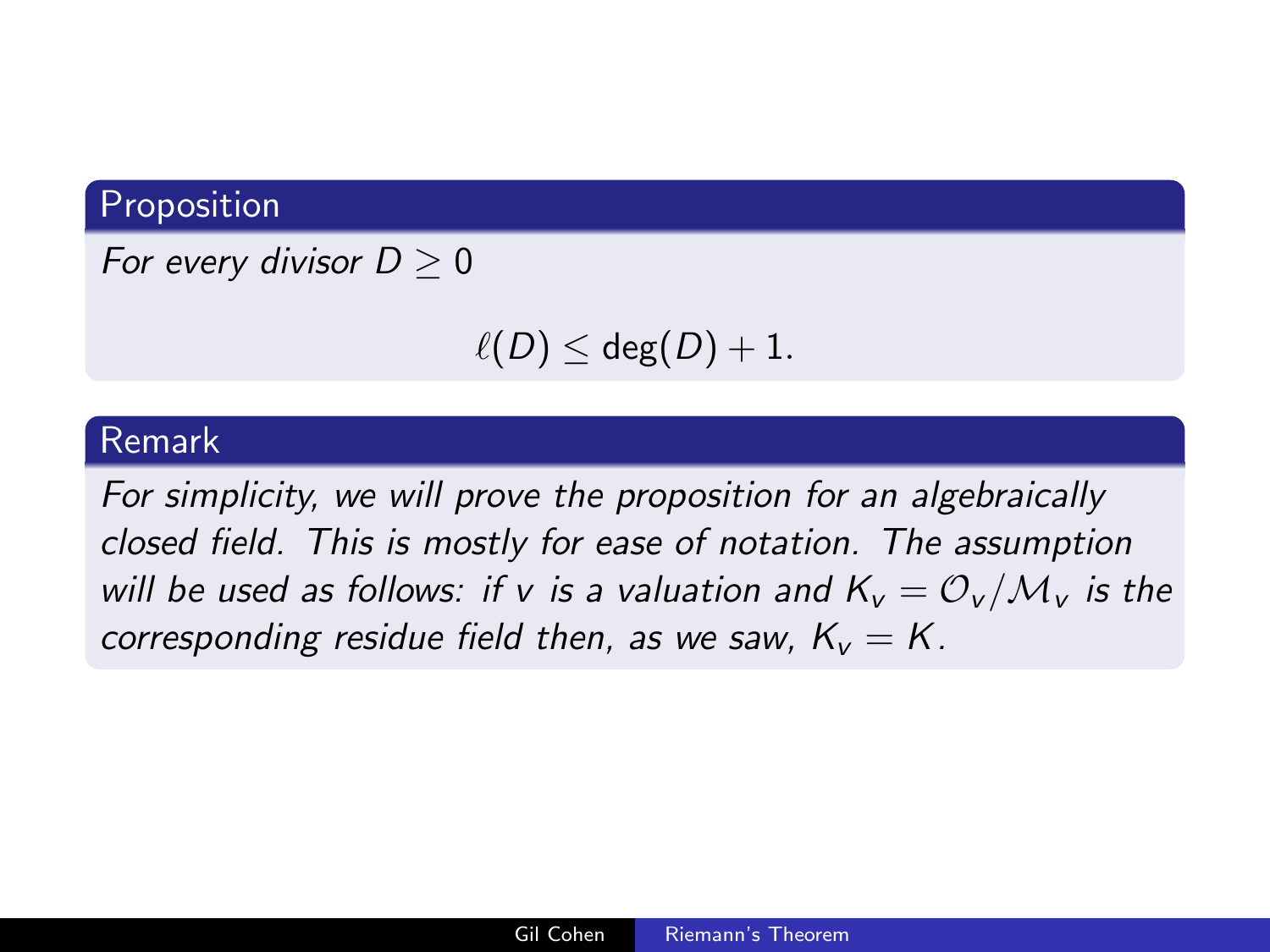## For the proof we need to define Laurent expansions.

#### Lemma

Let  $L/K$  be a function field with  $K$  algebraically closed. Let  $v \in V(L/K)$ . Let  $\mathcal{O}_V$ ,  $\mathcal{M}_V$  be the associated local ring and maximal ideal, and  $K_v = \mathcal{O}_v/\mathcal{M}_v \cong K$  the residue field. Let  $\pi$  be a generator of  $\mathcal{M}_{V}$ .

For every  $\beta \in L^{\times}$  there exist:

a unique sequence  $\{b_i\}_{i\geq \mathsf{v}(\beta)}^\infty$  with  $b_i\in \mathsf{K}$  , and

a unique sequence  $\{\beta_j\}_{j \geq {\textsf{v}}(\beta)+1}^{\infty}$  with  $\beta_j \in L^{\times}$  and  ${\textsf{v}}(\beta_j) \geq j$ such that  $\forall n > v(\beta)$ 

$$
\beta = \sum_{i=v(\beta)}^n b_i \pi^i + \beta_{n+1}.
$$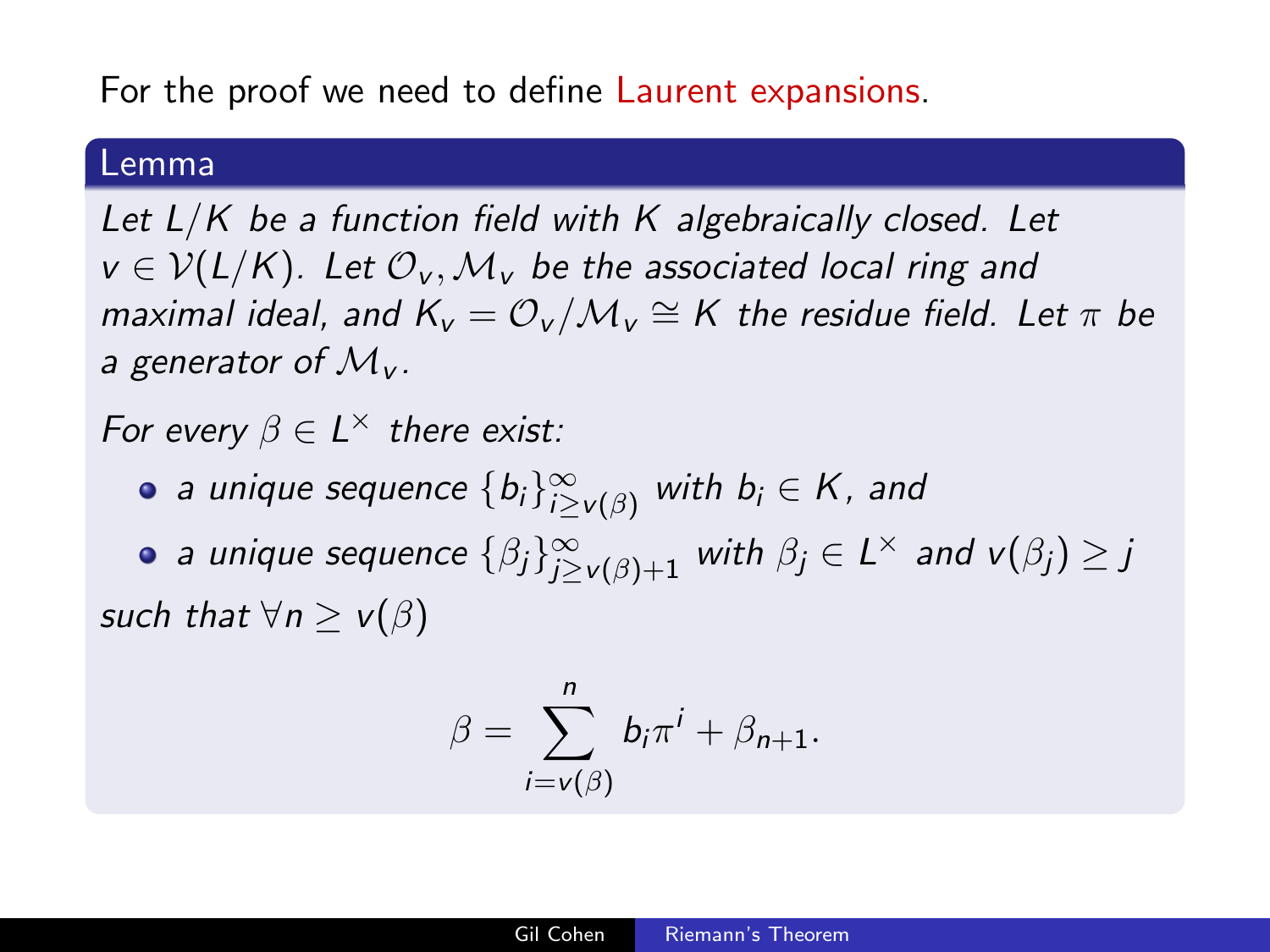## Proof.

Let P the point corresponding to v. First, consider  $\alpha \in \mathcal{O}_v^\times$ . Define

$$
a_0 = \alpha(P) \in K
$$
  

$$
\alpha_1 = \alpha - a_0 \in L
$$

Note that

$$
\alpha_1(P) = (\alpha - a_0)(P) = \alpha(P) - a_0(P) = 0.
$$

Thus

$$
\alpha_1\in\mathcal{M}_v\implies v(\alpha_1)\geq 1\implies v\left(\frac{\alpha_1}{\pi}\right)\geq 0\implies \frac{\alpha_1}{\pi}\in\mathcal{O}_v.
$$

This gives the expansion for  $n=0$ :  $\alpha=a_0\pi^0+\alpha_1$ .

П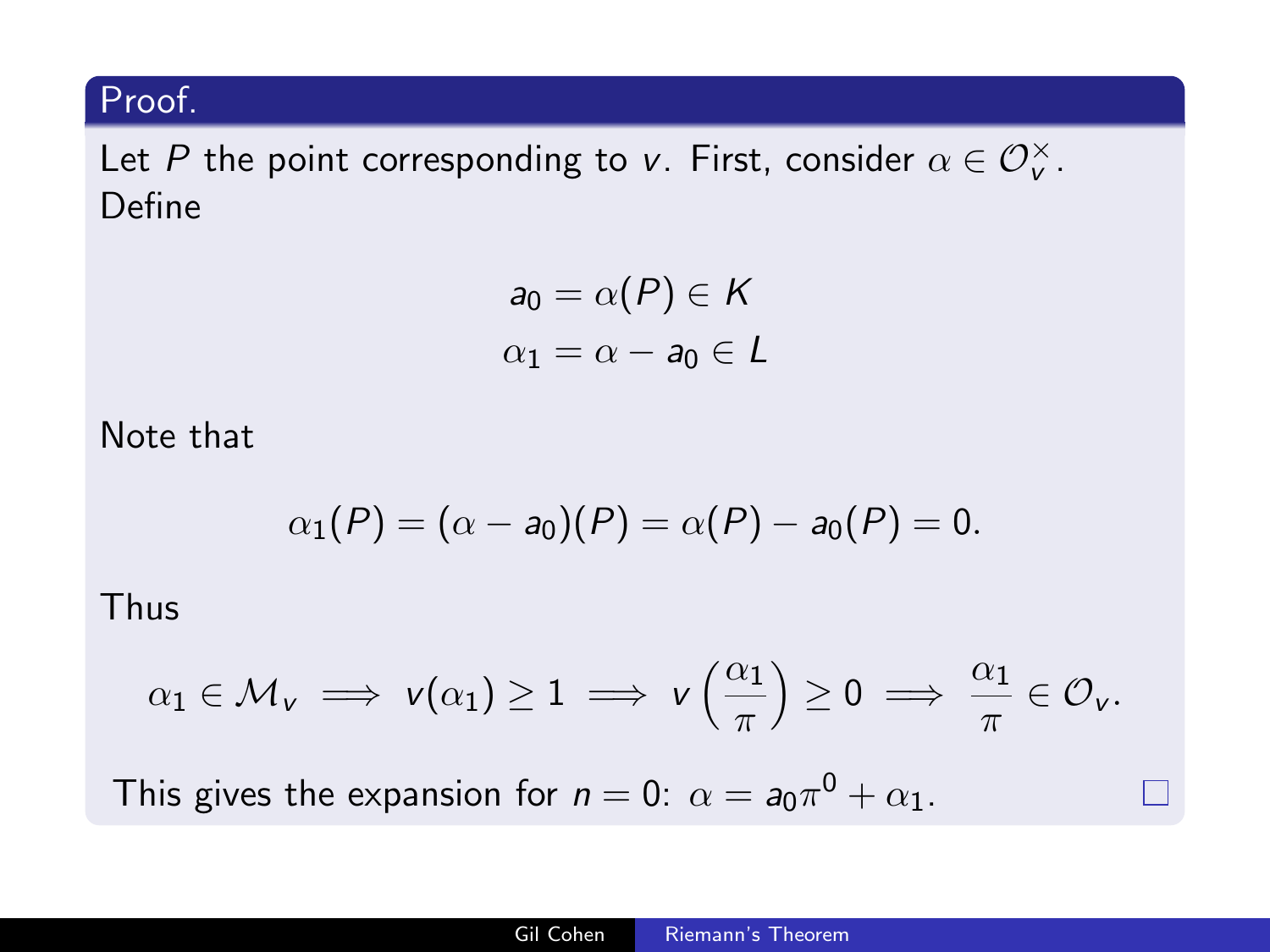#### Proof.

We now repeat for  $\frac{\alpha_1}{\pi}$ :

$$
a_1 = \left(\frac{\alpha_1}{\pi}\right)(P)
$$
  
\n
$$
\alpha_2 = \frac{\alpha_1}{\pi} - a_1 = \frac{\alpha - a_0}{\pi} - a_1.
$$

We thus get expansion for  $n = 1$ 

$$
\alpha = \mathbf{a}_0 + \mathbf{a}_1 \pi + \alpha_2 \pi.
$$

Indeed,  $\alpha_2(P) = 0 \implies v(\alpha_2) \geq 1 \implies v(\alpha_2 \pi) \geq 2$ .

For a general  $0\neq \beta \in L$  recall that we can write  $\beta=\pi^{\nu(\beta)}\alpha$  where  $\alpha\in{\mathcal O}_\mathsf{v}^\times.$  Expand  $\alpha$  and plug in. Uniqueness is left as an exercise.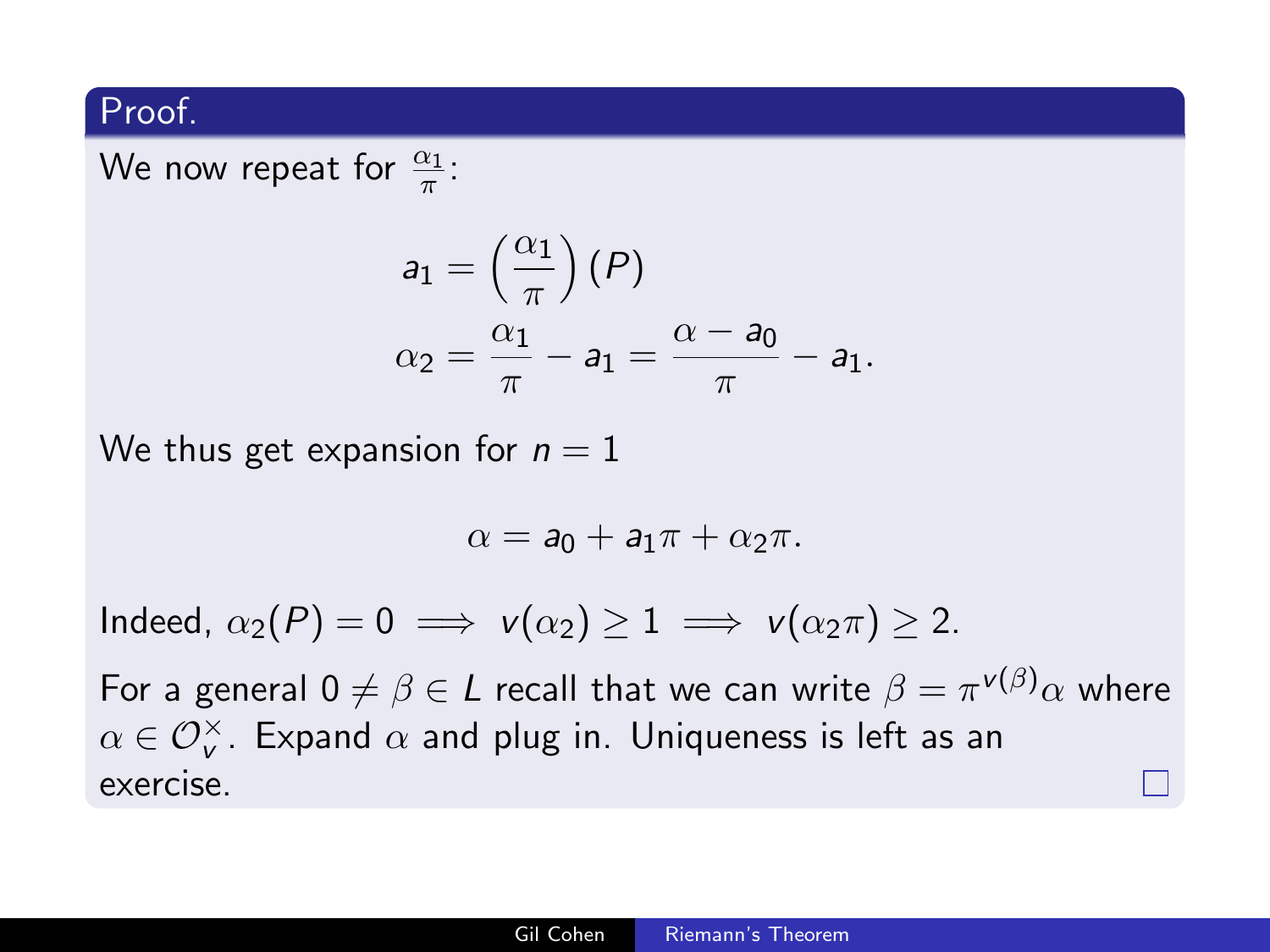Recall, we wish to prove

## Proposition

For every divisor  $D \geq 0$ 

$$
\ell(D)\leq \deg(D)+1.
$$

#### Proof.

Write  $D = \sum_{i=1}^s a_{P_i} P_i$  with  $a_{P_i} > 0$ . Let  $\pi_i$  be a generator for  $\mathcal{M}_{P_i}.$  Laurent expand  $\alpha$  at  $P_i$  to get

$$
\alpha = \sum_{j=v_{P_i}(\alpha)}^{-1} a_{i,j} \pi_i^j + \alpha_{i,0}
$$

Recall that  $v_{P_i}(\alpha_{i,0}) \geq 0$ .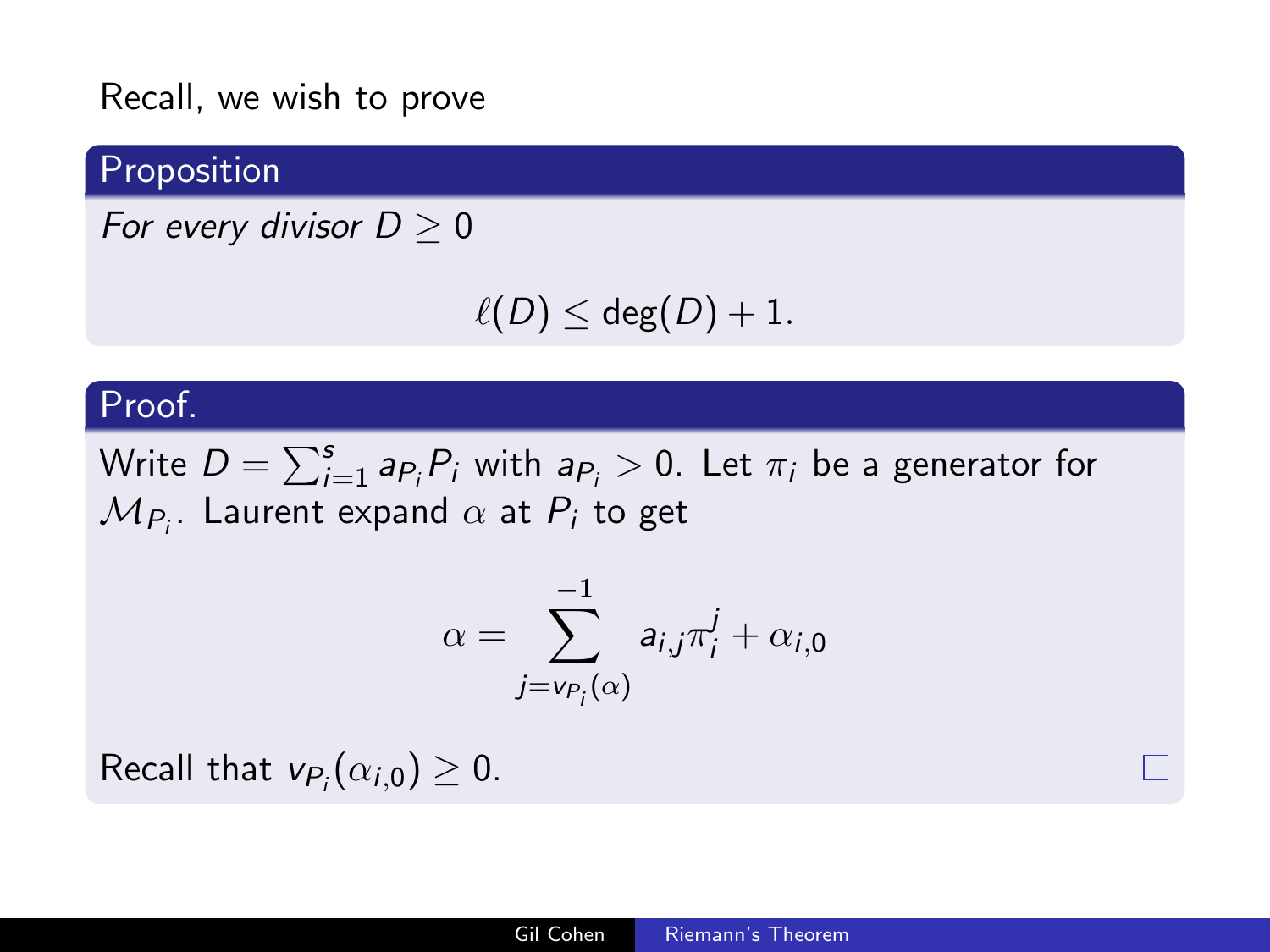#### Proof.

## Define the map

$$
\mu:\mathcal{L}(D)\to K^{a_{P_1}}\times\cdots\times K^{a_{P_s}}\n\n\alpha\mapsto (a_{1,\nu_{P_1}(\alpha)},\ldots,a_{1,-1},\ldots,a_{s,\nu_{P_s}(\alpha)},\ldots,a_{s,-1}).
$$

Observe that  $\mu$  is a homomorphism of K-vector spaces and so

$$
\ell(D) = \dim \ker(\mu) + \dim \operatorname{Im}(\mu).
$$

Clearly,  $\dim \mathsf{Im}(\mu) \leq \sum_{i=1}^s a_{P_i} = \deg(D)$  (note that we use that all points are rational).

Now, if  $\alpha\in\mathsf{ker}(\mu)$  then  $\alpha\in\mathcal{O}_{P_i}$  for all  $i\in[s].$  But together with  $\alpha \in \mathcal{L}(D)$  we get that  $\alpha$  has no poles, and so  $\alpha \in \mathcal{K}$ . Thus,  $\ker(\mu) = K$  and in particular dim ker $(\mu) = 1$ .